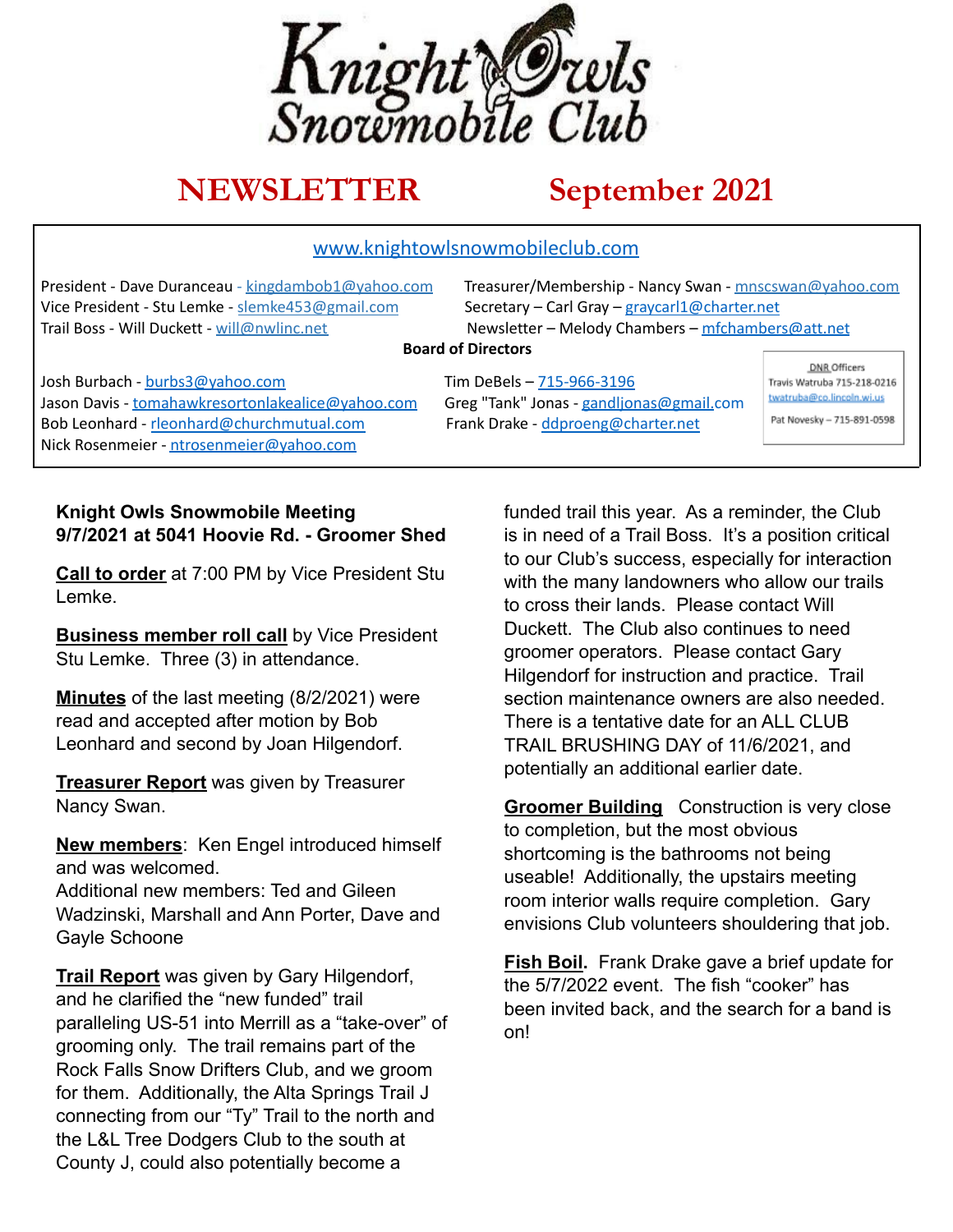**Gun Raffle**. Ray Zweck provided information that he had distributed guns and tickets to various support business locations. Tickets are one for \$10 or three for \$20. Call Ray at home 715-453-0964 or on his cell: 262-215-0284, or email at [rayzweck1@gmail.com](mailto:rayzweck1@gmail.com)

### Business Director Election: on hold.

## **New Business.**

**Pig Roast** – Donna Napierala of Shurwood Forest has again agreed to host the pig roast dinner and \$100 ticket raffle, 2/26/2022. Ticket information will be available at a later date. The event also includes many other raffle items, with those tickets being bought at the event.

Brian Piehl inquired about the Club running an Ice Fishing Derby on Lake Alice, 2/5/2022. There was interest from the group, so Brian agreed to investigate and report.

Gary Hilgendorf, who is also a member of the Snowmobile Governor's Council, shared a lot of information from the meetings, including the criteria utilized to determine whether a trail will be a "funded trail" by among other factors, connections accomplished. The funding is derived from snowmobile registrations, with a small fraction of the gasoline tax (monies snowmobilers all pay). Gary noted that snowmobile registration in the state was up more than 30,000 over last year. Other items mentioned included the problems with super-bright LED headlights for other riders and if in the proximity of motor vehicle traffic. Some changes have been made to equipment requirements also. Be aware those changes are the OPERATOR'S RESPONSIBILITY, rather than some anonymous "seller". The meeting was greatly enhanced by the information shared and the questions asked.

**Drawing** was won by Jeff Cates.

**Adjournment** was at 7:54 following a motion by Joan Hilgendorf and a second from Nancy Swan, and unanimous approval. Carl Gray, Secretary.

## **Check the website for Announcements! www.knightowlsnowmobileclub.com**

## **NEXT - Knight Owls Snowmobile Club Meeting**

**Monday, October 11, 2021 7:00 p.m. at Knight Owls Groomer Shed on Hoovie Road**

## **AGENDA**

- 1. 7:00 pm Call to order
- 2. Business roll call
- 3. Reading of last meeting minutes
- 4. Treasurer Report
- 5. Introduction of new members
- 6. Trail report, potential pre-season work, and All Club workday-Will Duckett
- 7. February Gun Raffle update-Ray Zweck
- 8. May Fish Boil fundraiser update-Frank Drake
- 9. Pig Roast / \$100 ticket fundraiser update. Donna Naperalla
- 10. Potential ice fishing derby on Lake Alice. Brian Phel
- 11.Business Director (1) election determination, potential first call for nominees
- 12. New business.
	- Polaris App random drawing entry. Carl Gray
- 13. Drawing
- 14. Next meeting LOCATION and date reminder. Groomer Shed, 11/1/2021
- 15. Adjourn